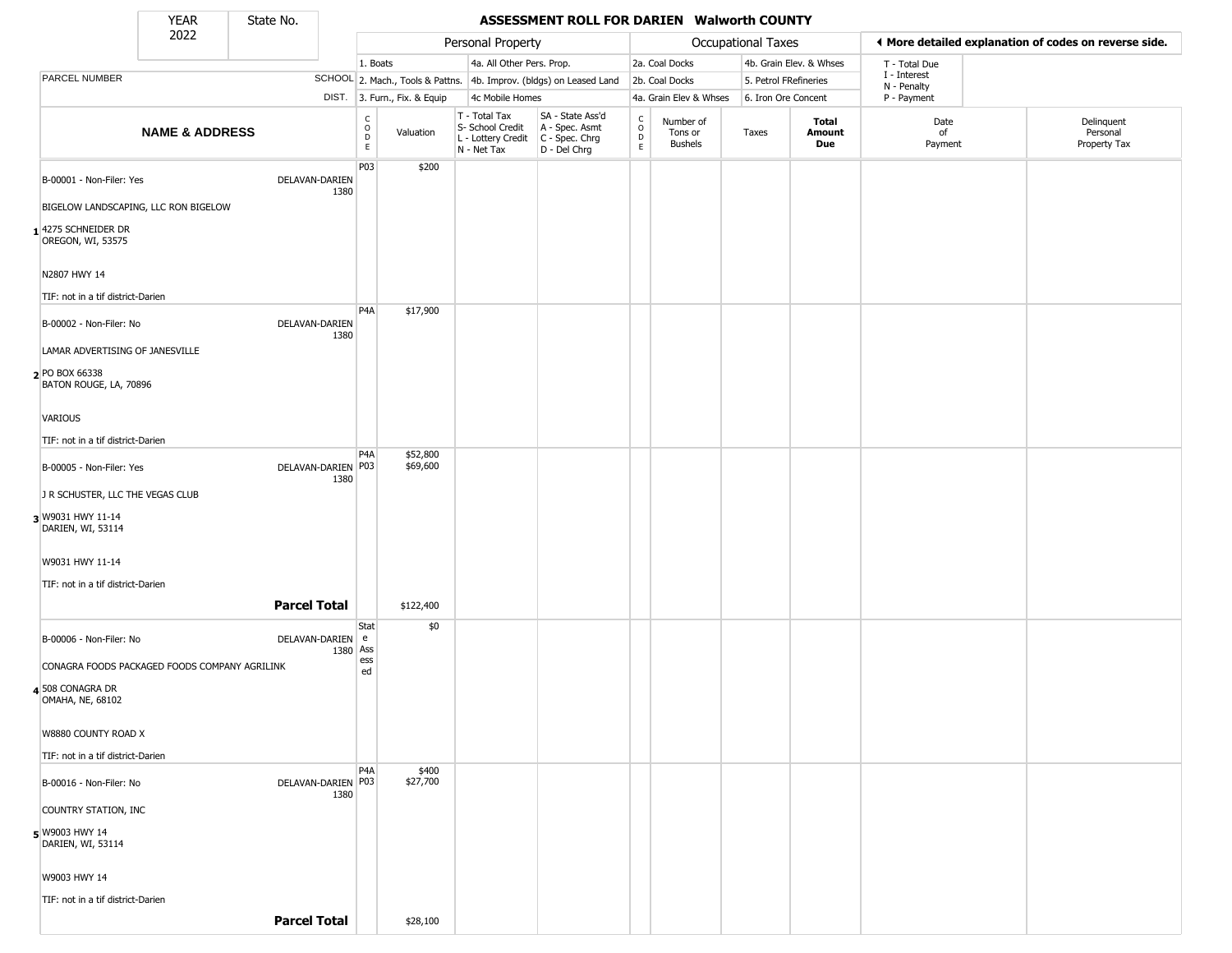|                                                       | YEAR                      | State No.           |                            |                                   |                              |                                                  | ASSESSMENT ROLL FOR DARIEN Walworth COUNTY                                              |                         |                                        |                           |                               |                             |                                                       |
|-------------------------------------------------------|---------------------------|---------------------|----------------------------|-----------------------------------|------------------------------|--------------------------------------------------|-----------------------------------------------------------------------------------------|-------------------------|----------------------------------------|---------------------------|-------------------------------|-----------------------------|-------------------------------------------------------|
|                                                       | 2022                      |                     |                            |                                   |                              | Personal Property                                |                                                                                         |                         |                                        | <b>Occupational Taxes</b> |                               |                             | ♦ More detailed explanation of codes on reverse side. |
|                                                       |                           |                     |                            | 1. Boats                          |                              | 4a. All Other Pers. Prop.                        |                                                                                         |                         | 2a. Coal Docks                         |                           | 4b. Grain Elev. & Whses       | T - Total Due               |                                                       |
| PARCEL NUMBER                                         |                           |                     |                            |                                   |                              |                                                  | SCHOOL 2. Mach., Tools & Pattns. 4b. Improv. (bldgs) on Leased Land                     |                         | 2b. Coal Docks                         | 5. Petrol FRefineries     |                               | I - Interest<br>N - Penalty |                                                       |
|                                                       |                           |                     |                            |                                   | DIST. 3. Furn., Fix. & Equip | 4c Mobile Homes                                  |                                                                                         |                         | 4a. Grain Elev & Whses                 | 6. Iron Ore Concent       |                               | P - Payment                 |                                                       |
|                                                       | <b>NAME &amp; ADDRESS</b> |                     |                            | $\frac{c}{0}$<br>$\mathsf D$<br>E | Valuation                    | T - Total Tax<br>S- School Credit<br>N - Net Tax | SA - State Ass'd<br>A - Spec. Asmt<br>L - Lottery Credit C - Spec. Chrg<br>D - Del Chrg | $\frac{c}{0}$<br>D<br>E | Number of<br>Tons or<br><b>Bushels</b> | Taxes                     | <b>Total</b><br>Amount<br>Due | Date<br>of<br>Payment       | Delinquent<br>Personal<br>Property Tax                |
| B-00022 - Non-Filer: No                               |                           | DELAVAN-DARIEN      |                            | Stat<br>l e                       | \$0                          |                                                  |                                                                                         |                         |                                        |                           |                               |                             |                                                       |
| SORG FARMS PACKING, INC                               |                           |                     | 1380 Ass                   | ess<br>ed                         |                              |                                                  |                                                                                         |                         |                                        |                           |                               |                             |                                                       |
| 6 N4290 US HWY 14<br>DARIEN, WI, 53114                |                           |                     |                            |                                   |                              |                                                  |                                                                                         |                         |                                        |                           |                               |                             |                                                       |
| N4290 US HWY 14                                       |                           |                     |                            |                                   |                              |                                                  |                                                                                         |                         |                                        |                           |                               |                             |                                                       |
| TIF: not in a tif district-Darien                     |                           |                     |                            |                                   |                              |                                                  |                                                                                         |                         |                                        |                           |                               |                             |                                                       |
| B-00025 - Non-Filer: Yes                              |                           |                     | DELAVAN-DARIEN P03<br>1380 | P <sub>4</sub> A                  | \$200<br>\$800               |                                                  |                                                                                         |                         |                                        |                           |                               |                             |                                                       |
| DELAVAN ANIMAL CLINIC BRM WI MGMT LLC                 |                           |                     |                            |                                   |                              |                                                  |                                                                                         |                         |                                        |                           |                               |                             |                                                       |
| 7 200 WEST MONROE ST, STE 1802<br>CHICAGO, IL, 60606  |                           |                     |                            |                                   |                              |                                                  |                                                                                         |                         |                                        |                           |                               |                             |                                                       |
| W7702 STATE RD 11                                     |                           |                     |                            |                                   |                              |                                                  |                                                                                         |                         |                                        |                           |                               |                             |                                                       |
| TIF: not in a tif district-Darien                     |                           |                     |                            |                                   |                              |                                                  |                                                                                         |                         |                                        |                           |                               |                             |                                                       |
|                                                       |                           | <b>Parcel Total</b> |                            |                                   | \$1,000                      |                                                  |                                                                                         |                         |                                        |                           |                               |                             |                                                       |
| B-00027 - Non-Filer: Yes                              |                           |                     | DELAVAN-DARIEN P4A<br>1380 | P03                               | \$800<br>\$1,500             |                                                  |                                                                                         |                         |                                        |                           |                               |                             |                                                       |
| <b>BUSY B'S</b>                                       |                           |                     |                            |                                   |                              |                                                  |                                                                                         |                         |                                        |                           |                               |                             |                                                       |
| 8 W7449 COUNTY RD X<br>DELAVAN, WI, 53115             |                           |                     |                            |                                   |                              |                                                  |                                                                                         |                         |                                        |                           |                               |                             |                                                       |
| W7449 COUNTY RD X                                     |                           |                     |                            |                                   |                              |                                                  |                                                                                         |                         |                                        |                           |                               |                             |                                                       |
| TIF: not in a tif district-Darien                     |                           |                     |                            |                                   |                              |                                                  |                                                                                         |                         |                                        |                           |                               |                             |                                                       |
|                                                       |                           | <b>Parcel Total</b> |                            |                                   | \$2,300                      |                                                  |                                                                                         |                         |                                        |                           |                               |                             |                                                       |
| B-00030 - Non-Filer: No                               |                           |                     | DELAVAN-DARIEN P4A<br>1380 | P03                               | \$2,500<br>\$2,500           |                                                  |                                                                                         |                         |                                        |                           |                               |                             |                                                       |
| LUCKY 7 CAFE, INC                                     |                           |                     |                            |                                   |                              |                                                  |                                                                                         |                         |                                        |                           |                               |                             |                                                       |
| W9695 HWY 14<br>DARIEN, WI, 53114                     |                           |                     |                            |                                   |                              |                                                  |                                                                                         |                         |                                        |                           |                               |                             |                                                       |
| W9695 HWY 14                                          |                           |                     |                            |                                   |                              |                                                  |                                                                                         |                         |                                        |                           |                               |                             |                                                       |
| TIF: not in a tif district-Darien                     |                           | <b>Parcel Total</b> |                            |                                   | \$5,000                      |                                                  |                                                                                         |                         |                                        |                           |                               |                             |                                                       |
|                                                       |                           |                     |                            | P <sub>4</sub> A                  | \$1,900                      |                                                  |                                                                                         |                         |                                        |                           |                               |                             |                                                       |
| B-00031 - Non-Filer: No                               |                           |                     | DELAVAN-DARIEN P03<br>1380 |                                   | \$102,200                    |                                                  |                                                                                         |                         |                                        |                           |                               |                             |                                                       |
| AMERICOLD LOGISTICS LLC                               |                           |                     |                            |                                   |                              |                                                  |                                                                                         |                         |                                        |                           |                               |                             |                                                       |
| 10 10 GLENDALE PARKWAY, STE 600<br>ATLANTA, GA, 30328 |                           |                     |                            |                                   |                              |                                                  |                                                                                         |                         |                                        |                           |                               |                             |                                                       |
| W8876 COUNTY HWY X                                    |                           |                     |                            |                                   |                              |                                                  |                                                                                         |                         |                                        |                           |                               |                             |                                                       |
| TIF: not in a tif district-Darien                     |                           |                     |                            |                                   |                              |                                                  |                                                                                         |                         |                                        |                           |                               |                             |                                                       |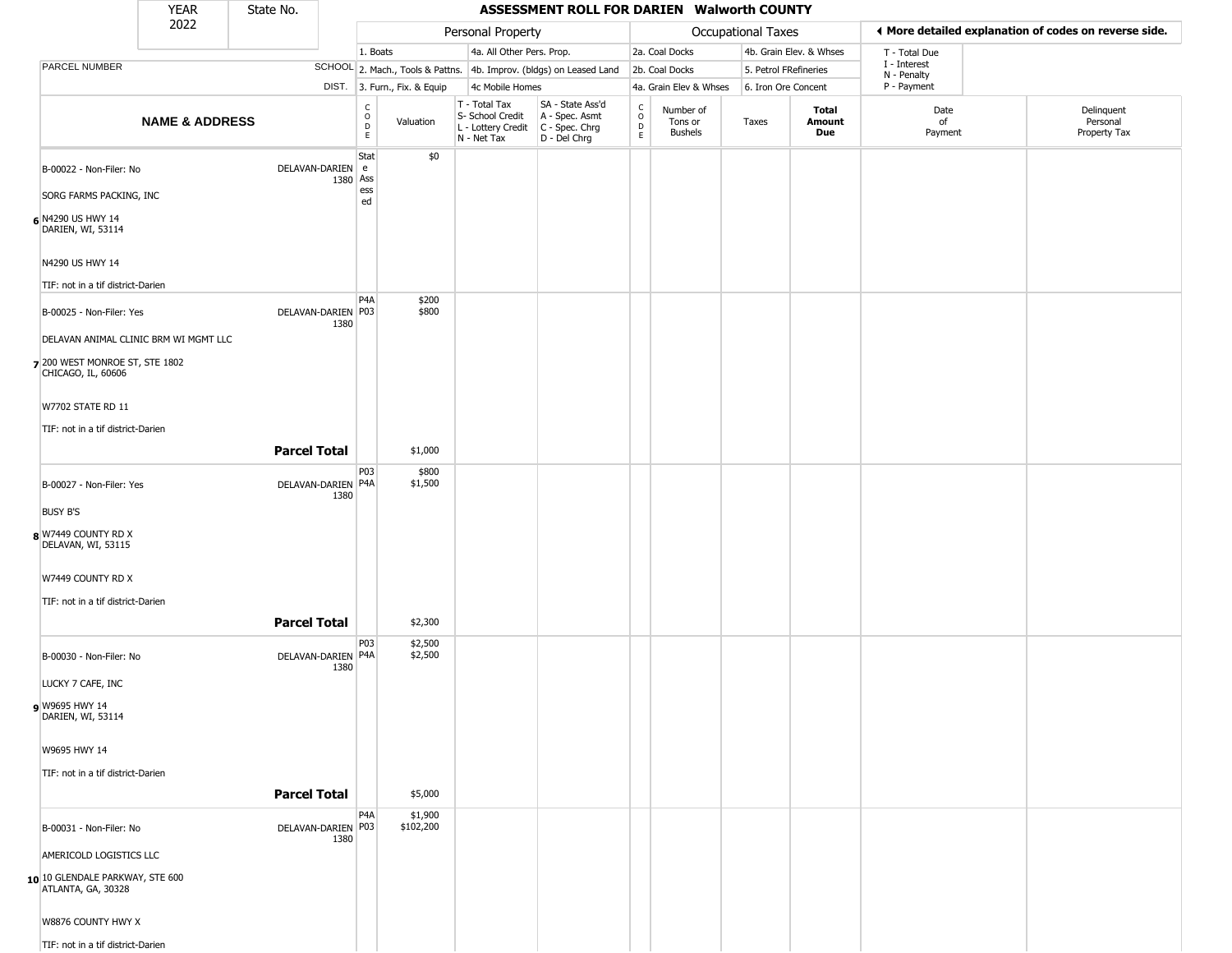|                                                            | <b>YEAR</b>               | State No.                                                 |      |                                                          |                              |                                                                                         | ASSESSMENT ROLL FOR DARIEN Walworth COUNTY                          |                         |                                 |                       |                         |                             |                                                       |
|------------------------------------------------------------|---------------------------|-----------------------------------------------------------|------|----------------------------------------------------------|------------------------------|-----------------------------------------------------------------------------------------|---------------------------------------------------------------------|-------------------------|---------------------------------|-----------------------|-------------------------|-----------------------------|-------------------------------------------------------|
|                                                            | 2022                      |                                                           |      |                                                          |                              | Personal Property                                                                       |                                                                     |                         |                                 | Occupational Taxes    |                         |                             | ◀ More detailed explanation of codes on reverse side. |
|                                                            |                           |                                                           |      | 1. Boats                                                 |                              | 4a. All Other Pers. Prop.                                                               |                                                                     |                         | 2a. Coal Docks                  |                       | 4b. Grain Elev. & Whses | T - Total Due               |                                                       |
| PARCEL NUMBER                                              |                           |                                                           |      |                                                          |                              |                                                                                         | SCHOOL 2. Mach., Tools & Pattns. 4b. Improv. (bldgs) on Leased Land |                         | 2b. Coal Docks                  | 5. Petrol FRefineries |                         | I - Interest<br>N - Penalty |                                                       |
|                                                            |                           |                                                           |      |                                                          | DIST. 3. Furn., Fix. & Equip | 4c Mobile Homes                                                                         |                                                                     |                         | 4a. Grain Elev & Whses          | 6. Iron Ore Concent   |                         | P - Payment                 |                                                       |
|                                                            | <b>NAME &amp; ADDRESS</b> |                                                           |      | $\begin{smallmatrix} C \\ O \\ D \end{smallmatrix}$<br>E | Valuation                    | T - Total Tax<br>S- School Credit<br>L - Lottery Credit   C - Spec. Chrg<br>N - Net Tax | SA - State Ass'd<br>A - Spec. Asmt<br>D - Del Chrg                  | C<br>$\circ$<br>D<br>E. | Number of<br>Tons or<br>Bushels | Taxes                 | Total<br>Amount<br>Due  | Date<br>of<br>Payment       | Delinquent<br>Personal<br>Property Tax                |
|                                                            |                           | <b>Parcel Total</b>                                       |      |                                                          | \$104,100                    |                                                                                         |                                                                     |                         |                                 |                       |                         |                             |                                                       |
| B-00047 - Non-Filer: Yes                                   |                           | DELAVAN-DARIEN                                            | 1380 | P03                                                      | \$1,600                      |                                                                                         |                                                                     |                         |                                 |                       |                         |                             |                                                       |
| MAIZE CONSTRUCTION DENNIS MAIZE                            |                           |                                                           |      |                                                          |                              |                                                                                         |                                                                     |                         |                                 |                       |                         |                             |                                                       |
| 11 W7620 S&D TOWNLINE RD<br>DELAVAN, WI, 53115             |                           |                                                           |      |                                                          |                              |                                                                                         |                                                                     |                         |                                 |                       |                         |                             |                                                       |
| W7620 S&D TOWNLINE RD<br>TIF: not in a tif district-Darien |                           |                                                           |      |                                                          |                              |                                                                                         |                                                                     |                         |                                 |                       |                         |                             |                                                       |
| B-00050 - Non-Filer: Yes                                   |                           | DELAVAN-DARIEN                                            | 1380 | <b>P03</b>                                               | \$1,400                      |                                                                                         |                                                                     |                         |                                 |                       |                         |                             |                                                       |
| ZNV, LLC 4 CORNERS MOTEL                                   |                           |                                                           |      |                                                          |                              |                                                                                         |                                                                     |                         |                                 |                       |                         |                             |                                                       |
| 12 927 MAIN ST<br>MUKWONAGO, WI, 53149                     |                           |                                                           |      |                                                          |                              |                                                                                         |                                                                     |                         |                                 |                       |                         |                             |                                                       |
| 927 MAIN ST                                                |                           |                                                           |      |                                                          |                              |                                                                                         |                                                                     |                         |                                 |                       |                         |                             |                                                       |
| TIF: not in a tif district-Darien                          |                           |                                                           |      |                                                          |                              |                                                                                         |                                                                     |                         |                                 |                       |                         |                             |                                                       |
| B-00056 - Non-Filer: Yes                                   |                           | DELAVAN-DARIEN   P03                                      | 1380 | P4A                                                      | \$9,200<br>\$12,300          |                                                                                         |                                                                     |                         |                                 |                       |                         |                             |                                                       |
| HORIZON CONSULTING, LLC                                    |                           |                                                           |      |                                                          |                              |                                                                                         |                                                                     |                         |                                 |                       |                         |                             |                                                       |
| 13 N2505 HWY 14<br>DARIEN, WI, 53114                       |                           |                                                           |      |                                                          |                              |                                                                                         |                                                                     |                         |                                 |                       |                         |                             |                                                       |
| N2505 HWY 14                                               |                           |                                                           |      |                                                          |                              |                                                                                         |                                                                     |                         |                                 |                       |                         |                             |                                                       |
| TIF: not in a tif district-Darien                          |                           | <b>Parcel Total</b>                                       |      |                                                          | \$21,500                     |                                                                                         |                                                                     |                         |                                 |                       |                         |                             |                                                       |
| B-00058 - Non-Filer: No                                    |                           | DELAVAN-DARIEN P4A                                        |      | P03                                                      | \$400<br>\$500               |                                                                                         |                                                                     |                         |                                 |                       |                         |                             |                                                       |
| WADDELL & WOJCIK TRUCKING                                  |                           |                                                           | 1380 |                                                          |                              |                                                                                         |                                                                     |                         |                                 |                       |                         |                             |                                                       |
|                                                            |                           |                                                           |      |                                                          |                              |                                                                                         |                                                                     |                         |                                 |                       |                         |                             |                                                       |
| 14 N2762 COUNTY RD C<br>DARIEN, WI, 53114                  |                           |                                                           |      |                                                          |                              |                                                                                         |                                                                     |                         |                                 |                       |                         |                             |                                                       |
| N2762 COUNTY RD C                                          |                           |                                                           |      |                                                          |                              |                                                                                         |                                                                     |                         |                                 |                       |                         |                             |                                                       |
| TIF: not in a tif district-Darien                          |                           |                                                           |      |                                                          |                              |                                                                                         |                                                                     |                         |                                 |                       |                         |                             |                                                       |
|                                                            |                           | <b>Parcel Total</b>                                       |      |                                                          | \$900                        |                                                                                         |                                                                     |                         |                                 |                       |                         |                             |                                                       |
| B-00069 - Non-Filer: No                                    |                           | DELAVAN-DARIEN                                            | 1380 | P4A                                                      | \$5,200                      |                                                                                         |                                                                     |                         |                                 |                       |                         |                             |                                                       |
|                                                            |                           | WASTE MANAGEMENT OF WISCONSIN, INC C/O MARVIN F POER & CO |      |                                                          |                              |                                                                                         |                                                                     |                         |                                 |                       |                         |                             |                                                       |
| 15 PO BOX 802206<br>DALLAS, TX, 75380                      |                           |                                                           |      |                                                          |                              |                                                                                         |                                                                     |                         |                                 |                       |                         |                             |                                                       |
| VARIOUS                                                    |                           |                                                           |      |                                                          |                              |                                                                                         |                                                                     |                         |                                 |                       |                         |                             |                                                       |
| TIF: not in a tif district-Darien                          |                           |                                                           |      |                                                          |                              |                                                                                         |                                                                     |                         |                                 |                       |                         |                             |                                                       |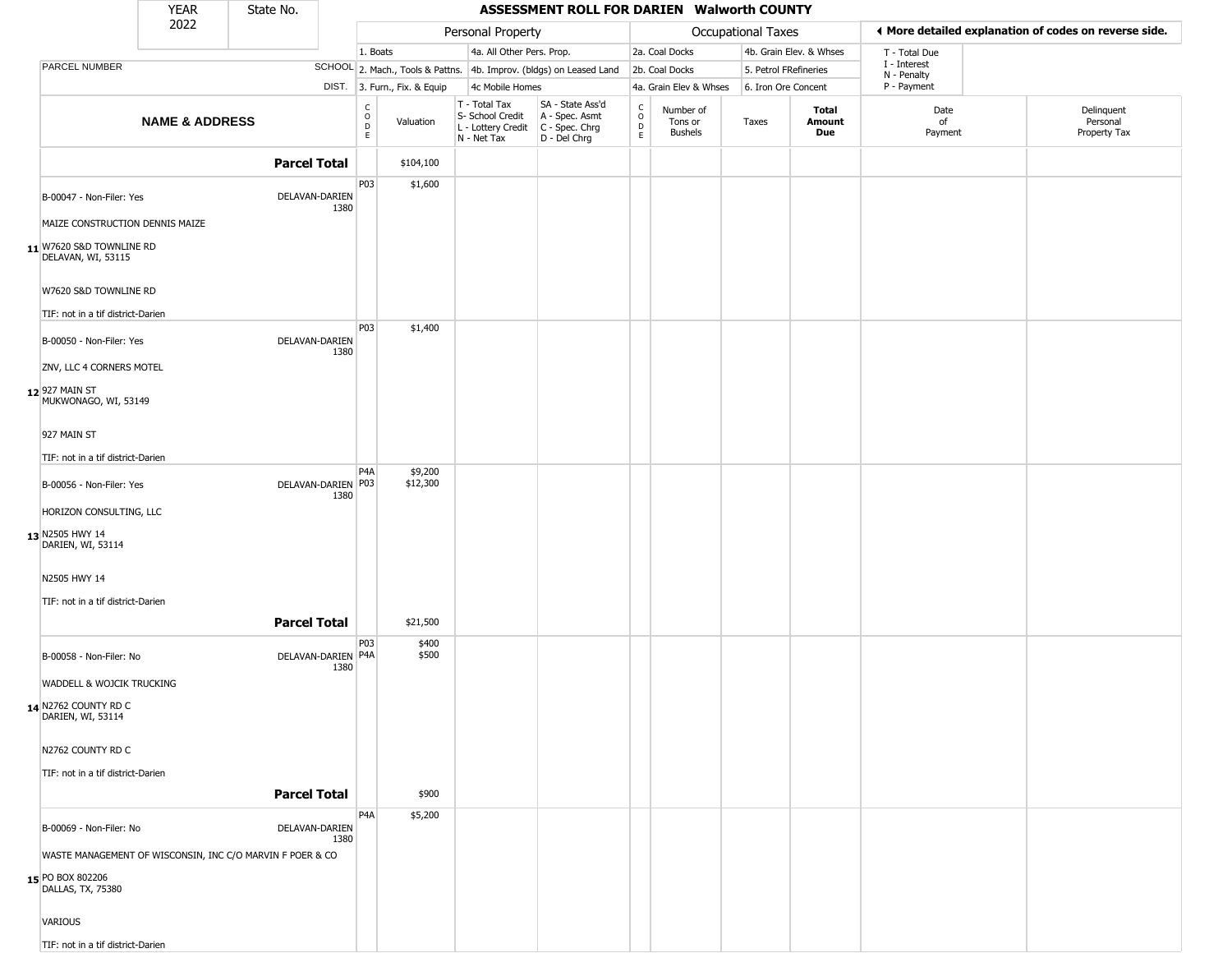|                                                                                 | <b>YEAR</b>               | State No.           |      |                                                 |                                  |                                                                        | ASSESSMENT ROLL FOR DARIEN Walworth COUNTY                           |                                              |                                        |                    |                         |                             |                                                       |
|---------------------------------------------------------------------------------|---------------------------|---------------------|------|-------------------------------------------------|----------------------------------|------------------------------------------------------------------------|----------------------------------------------------------------------|----------------------------------------------|----------------------------------------|--------------------|-------------------------|-----------------------------|-------------------------------------------------------|
|                                                                                 | 2022                      |                     |      |                                                 |                                  | Personal Property                                                      |                                                                      |                                              |                                        | Occupational Taxes |                         |                             | ◀ More detailed explanation of codes on reverse side. |
|                                                                                 |                           |                     |      | 1. Boats                                        |                                  | 4a. All Other Pers. Prop.                                              |                                                                      |                                              | 2a. Coal Docks                         |                    | 4b. Grain Elev. & Whses | T - Total Due               |                                                       |
| PARCEL NUMBER                                                                   |                           |                     |      |                                                 | SCHOOL 2. Mach., Tools & Pattns. |                                                                        | 4b. Improv. (bldgs) on Leased Land                                   |                                              | 2b. Coal Docks                         |                    | 5. Petrol FRefineries   | I - Interest<br>N - Penalty |                                                       |
|                                                                                 |                           |                     |      |                                                 | DIST. 3. Furn., Fix. & Equip     | 4c Mobile Homes                                                        |                                                                      |                                              | 4a. Grain Elev & Whses                 |                    | 6. Iron Ore Concent     | P - Payment                 |                                                       |
|                                                                                 | <b>NAME &amp; ADDRESS</b> |                     |      | $\begin{array}{c} C \\ O \\ D \\ E \end{array}$ | Valuation                        | T - Total Tax<br>S- School Credit<br>L - Lottery Credit<br>N - Net Tax | SA - State Ass'd<br>A - Spec. Asmt<br>C - Spec. Chrg<br>D - Del Chrg | $\int_{0}^{c}$<br>$\mathsf D$<br>$\mathsf E$ | Number of<br>Tons or<br><b>Bushels</b> | Taxes              | Total<br>Amount<br>Due  | Date<br>of<br>Payment       | Delinquent<br>Personal<br>Property Tax                |
| B-00072 - Non-Filer: No                                                         |                           | DELAVAN-DARIEN      | 1380 | P <sub>4</sub> A                                | \$1,400                          |                                                                        |                                                                      |                                              |                                        |                    |                         |                             |                                                       |
| NIEUWENHUIS BROS, INC<br>16 1407 RACINE ST UNIT G<br>DELAVAN, WI, 53115         |                           |                     |      |                                                 |                                  |                                                                        |                                                                      |                                              |                                        |                    |                         |                             |                                                       |
| 1407 RACINE ST UNIT G                                                           |                           |                     |      |                                                 |                                  |                                                                        |                                                                      |                                              |                                        |                    |                         |                             |                                                       |
| TIF: not in a tif district-Darien                                               |                           |                     |      |                                                 |                                  |                                                                        |                                                                      |                                              |                                        |                    |                         |                             |                                                       |
| B-00073 - Non-Filer: Yes<br>HAL MAYER PP4B                                      |                           | DELAVAN-DARIEN      | 1380 | P <sub>4</sub> B                                | \$80,300                         |                                                                        |                                                                      |                                              |                                        |                    |                         |                             |                                                       |
| 17 W9550 CREEK RD<br>DARIEN, WI, 53114                                          |                           |                     |      |                                                 |                                  |                                                                        |                                                                      |                                              |                                        |                    |                         |                             |                                                       |
| W9550 CREEK RD                                                                  |                           |                     |      |                                                 |                                  |                                                                        |                                                                      |                                              |                                        |                    |                         |                             |                                                       |
| TIF: not in a tif district-Darien                                               |                           |                     |      | P03                                             | \$19,300                         |                                                                        |                                                                      |                                              |                                        |                    |                         |                             |                                                       |
| B-00074 - Non-Filer: Yes<br>WHISKEY RANCH BAR & GRILL ARBEN USENI & SAL RUSHITI |                           | DELAVAN-DARIEN      | 1380 |                                                 |                                  |                                                                        |                                                                      |                                              |                                        |                    |                         |                             |                                                       |
| 18 W9002 STATE RD 11<br>DELAVAN, WI, 53115                                      |                           |                     |      |                                                 |                                  |                                                                        |                                                                      |                                              |                                        |                    |                         |                             |                                                       |
| <b>W9002 STATE RD 11</b>                                                        |                           |                     |      |                                                 |                                  |                                                                        |                                                                      |                                              |                                        |                    |                         |                             |                                                       |
| TIF: not in a tif district-Darien                                               |                           |                     |      | P <sub>4</sub> B                                | \$59,700                         |                                                                        |                                                                      |                                              |                                        |                    |                         |                             |                                                       |
| B-00075 - Non-Filer: Yes<br>FEHRM FAMILY FARM, LLC PP4B                         |                           | DELAVAN-DARIEN      | 1380 |                                                 |                                  |                                                                        |                                                                      |                                              |                                        |                    |                         |                             |                                                       |
| 19 7475 SUMMIT TRAIL<br>RAYMONDVILLE, WI, 65555                                 |                           |                     |      |                                                 |                                  |                                                                        |                                                                      |                                              |                                        |                    |                         |                             |                                                       |
| N3340 OLD 89 RD<br>TIF: not in a tif district-Darien                            |                           |                     |      |                                                 |                                  |                                                                        |                                                                      |                                              |                                        |                    |                         |                             |                                                       |
| B-00086 - Non-Filer: Yes                                                        |                           | DELAVAN-DARIEN P03  | 1380 | P4A                                             | \$900<br>\$10,500                |                                                                        |                                                                      |                                              |                                        |                    |                         |                             |                                                       |
| UNIQUE INDUSTRIES                                                               |                           |                     |      |                                                 |                                  |                                                                        |                                                                      |                                              |                                        |                    |                         |                             |                                                       |
| 20 N3545 ELM RIDGE RD<br>DELAVAN, WI, 53115                                     |                           |                     |      |                                                 |                                  |                                                                        |                                                                      |                                              |                                        |                    |                         |                             |                                                       |
| N3545 ELM RIDGE RD                                                              |                           |                     |      |                                                 |                                  |                                                                        |                                                                      |                                              |                                        |                    |                         |                             |                                                       |
| TIF: not in a tif district-Darien                                               |                           |                     |      |                                                 |                                  |                                                                        |                                                                      |                                              |                                        |                    |                         |                             |                                                       |
|                                                                                 |                           | <b>Parcel Total</b> |      |                                                 | \$11,400                         |                                                                        |                                                                      |                                              |                                        |                    |                         |                             |                                                       |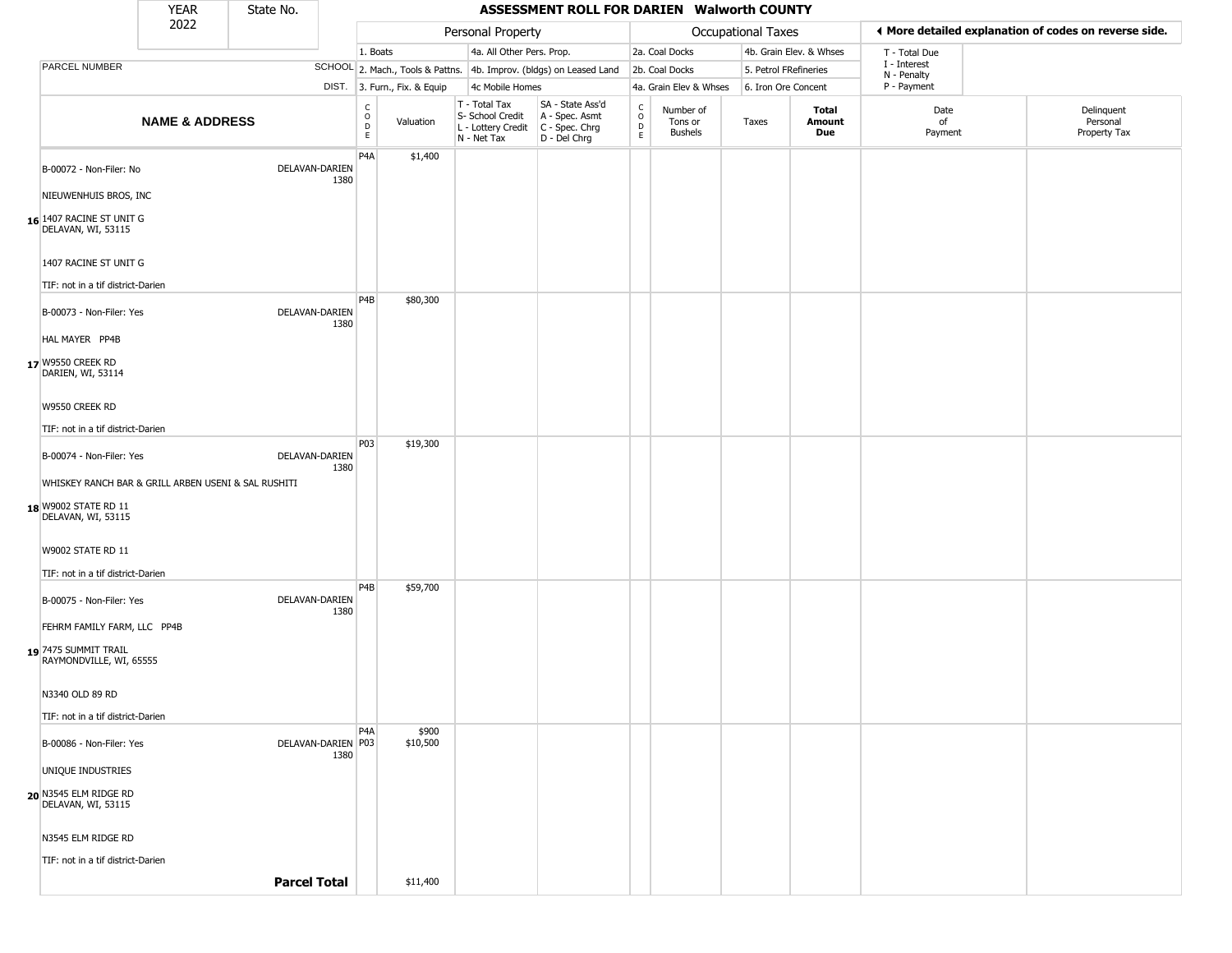|                                                         | <b>YEAR</b>               | State No.            |      |                                                          |                                  |                                                                        | ASSESSMENT ROLL FOR DARIEN Walworth COUNTY                           |                                                          |                                        |                       |                         |                             |                                                       |
|---------------------------------------------------------|---------------------------|----------------------|------|----------------------------------------------------------|----------------------------------|------------------------------------------------------------------------|----------------------------------------------------------------------|----------------------------------------------------------|----------------------------------------|-----------------------|-------------------------|-----------------------------|-------------------------------------------------------|
|                                                         | 2022                      |                      |      |                                                          |                                  | Personal Property                                                      |                                                                      |                                                          |                                        | Occupational Taxes    |                         |                             | ♦ More detailed explanation of codes on reverse side. |
|                                                         |                           |                      |      | 1. Boats                                                 |                                  | 4a. All Other Pers. Prop.                                              |                                                                      |                                                          | 2a. Coal Docks                         |                       | 4b. Grain Elev. & Whses | T - Total Due               |                                                       |
| <b>PARCEL NUMBER</b>                                    |                           |                      |      |                                                          | SCHOOL 2. Mach., Tools & Pattns. |                                                                        | 4b. Improv. (bldgs) on Leased Land                                   |                                                          | 2b. Coal Docks                         | 5. Petrol FRefineries |                         | I - Interest<br>N - Penalty |                                                       |
|                                                         |                           |                      |      |                                                          | DIST. 3. Furn., Fix. & Equip     | 4c Mobile Homes                                                        |                                                                      |                                                          | 4a. Grain Elev & Whses                 | 6. Iron Ore Concent   |                         | P - Payment                 |                                                       |
|                                                         | <b>NAME &amp; ADDRESS</b> |                      |      | $\begin{matrix} 0 \\ 0 \\ 0 \end{matrix}$<br>$\mathsf E$ | Valuation                        | T - Total Tax<br>S- School Credit<br>L - Lottery Credit<br>N - Net Tax | SA - State Ass'd<br>A - Spec. Asmt<br>C - Spec. Chrg<br>D - Del Chrg | $\begin{matrix} 0 \\ 0 \\ D \end{matrix}$<br>$\mathsf E$ | Number of<br>Tons or<br><b>Bushels</b> | Taxes                 | Total<br>Amount<br>Due  | Date<br>of<br>Payment       | Delinquent<br>Personal<br>Property Tax                |
| B-00088 - Non-Filer: Yes                                |                           | DELAVAN-DARIEN P4A   | 1380 | P03                                                      | \$100<br>\$700                   |                                                                        |                                                                      |                                                          |                                        |                       |                         |                             |                                                       |
| TOWER VIEW PROPERTIES, INC                              |                           |                      |      |                                                          |                                  |                                                                        |                                                                      |                                                          |                                        |                       |                         |                             |                                                       |
| 21 4454 SOUTH 13TH ST<br>MILWAUKEE, WI, 53221           |                           |                      |      |                                                          |                                  |                                                                        |                                                                      |                                                          |                                        |                       |                         |                             |                                                       |
| 4454 SOUTH 13TH ST<br>TIF: not in a tif district-Darien |                           |                      |      |                                                          |                                  |                                                                        |                                                                      |                                                          |                                        |                       |                         |                             |                                                       |
|                                                         |                           | <b>Parcel Total</b>  |      |                                                          | \$800                            |                                                                        |                                                                      |                                                          |                                        |                       |                         |                             |                                                       |
| B-00090 - Non-Filer: No                                 |                           | DELAVAN-DARIEN       | 1380 | P03                                                      | \$6,400                          |                                                                        |                                                                      |                                                          |                                        |                       |                         |                             |                                                       |
| <b>DISH NETWORK, LLC</b>                                |                           |                      |      |                                                          |                                  |                                                                        |                                                                      |                                                          |                                        |                       |                         |                             |                                                       |
| 22 PO BOX 6623<br>ENGLEWOOD, CO, 80155                  |                           |                      |      |                                                          |                                  |                                                                        |                                                                      |                                                          |                                        |                       |                         |                             |                                                       |
| <b>VARIOUS</b>                                          |                           |                      |      |                                                          |                                  |                                                                        |                                                                      |                                                          |                                        |                       |                         |                             |                                                       |
| TIF: not in a tif district-Darien                       |                           |                      |      |                                                          |                                  |                                                                        |                                                                      |                                                          |                                        |                       |                         |                             |                                                       |
| B-00091 - Non-Filer: No                                 |                           | DELAVAN-DARIEN   P03 | 1380 | P <sub>4</sub> A                                         | \$100<br>\$26,400                |                                                                        |                                                                      |                                                          |                                        |                       |                         |                             |                                                       |
| LAKESHORE EQUINE SERVICES                               |                           |                      |      |                                                          |                                  |                                                                        |                                                                      |                                                          |                                        |                       |                         |                             |                                                       |
| 23 W9508 WESTBOUND LANE<br>DARIEN, WI, 53114            |                           |                      |      |                                                          |                                  |                                                                        |                                                                      |                                                          |                                        |                       |                         |                             |                                                       |
| W9508 WESTBOUND LANE                                    |                           |                      |      |                                                          |                                  |                                                                        |                                                                      |                                                          |                                        |                       |                         |                             |                                                       |
| TIF: not in a tif district-Darien                       |                           |                      |      |                                                          |                                  |                                                                        |                                                                      |                                                          |                                        |                       |                         |                             |                                                       |
|                                                         |                           | <b>Parcel Total</b>  |      |                                                          | \$26,500                         |                                                                        |                                                                      |                                                          |                                        |                       |                         |                             |                                                       |
| B-00092 - Non-Filer: No                                 |                           | DELAVAN-DARIEN       | 1380 | P03                                                      | \$1,300                          |                                                                        |                                                                      |                                                          |                                        |                       |                         |                             |                                                       |
| PITNEY BOWES GLOBAL FINANCIAL SVCS, LLC                 |                           |                      |      |                                                          |                                  |                                                                        |                                                                      |                                                          |                                        |                       |                         |                             |                                                       |
| 24 600 N WESTSHORE BLVD, STE 810<br>TAMPA, FL, 33609    |                           |                      |      |                                                          |                                  |                                                                        |                                                                      |                                                          |                                        |                       |                         |                             |                                                       |
| W8861 CREEK RD                                          |                           |                      |      |                                                          |                                  |                                                                        |                                                                      |                                                          |                                        |                       |                         |                             |                                                       |
| TIF: not in a tif district-Darien                       |                           |                      |      |                                                          |                                  |                                                                        |                                                                      |                                                          |                                        |                       |                         |                             |                                                       |
| B-00093 - Non-Filer: No                                 |                           | DELAVAN-DARIEN       | 1380 | <b>P03</b>                                               | \$3,400                          |                                                                        |                                                                      |                                                          |                                        |                       |                         |                             |                                                       |
| GREATAMERICA FINANCIAL SERVICES CORP                    |                           |                      |      |                                                          |                                  |                                                                        |                                                                      |                                                          |                                        |                       |                         |                             |                                                       |
| 25 625 1ST ST SE, STE 800<br>CEDAR RAPIDS, IA, 52401    |                           |                      |      |                                                          |                                  |                                                                        |                                                                      |                                                          |                                        |                       |                         |                             |                                                       |
| VARIOUS                                                 |                           |                      |      |                                                          |                                  |                                                                        |                                                                      |                                                          |                                        |                       |                         |                             |                                                       |
| TIF: not in a tif district-Darien                       |                           |                      |      |                                                          |                                  |                                                                        |                                                                      |                                                          |                                        |                       |                         |                             |                                                       |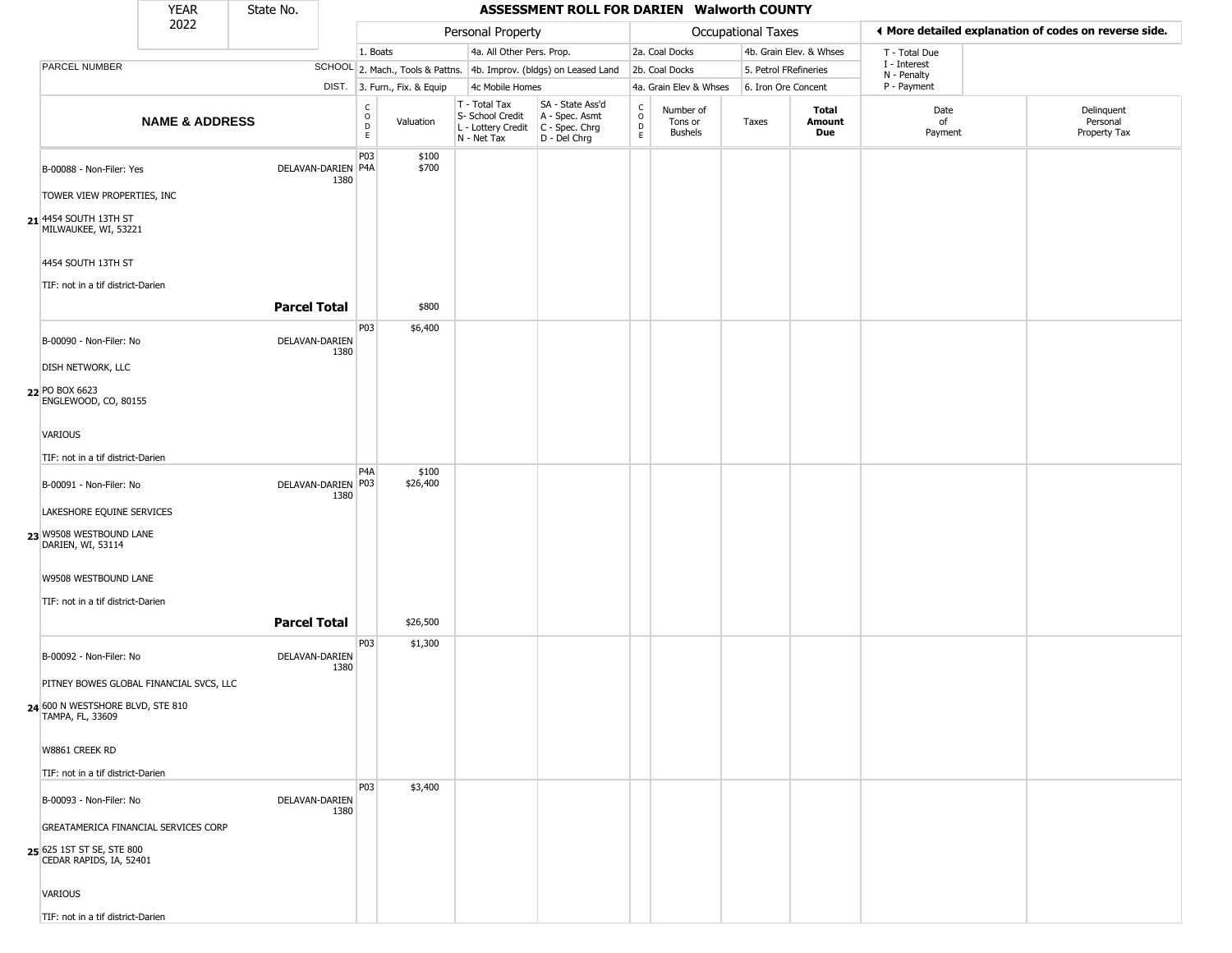|                                                                         | <b>YEAR</b>               | State No. |                        |                                |                              |                                                                                       | ASSESSMENT ROLL FOR DARIEN Walworth COUNTY                          |                                     |                                        |                       |                         |                             |                                                       |
|-------------------------------------------------------------------------|---------------------------|-----------|------------------------|--------------------------------|------------------------------|---------------------------------------------------------------------------------------|---------------------------------------------------------------------|-------------------------------------|----------------------------------------|-----------------------|-------------------------|-----------------------------|-------------------------------------------------------|
|                                                                         | 2022                      |           |                        |                                |                              | Personal Property                                                                     |                                                                     |                                     |                                        | Occupational Taxes    |                         |                             | I More detailed explanation of codes on reverse side. |
|                                                                         |                           |           |                        | 1. Boats                       |                              | 4a. All Other Pers. Prop.                                                             |                                                                     |                                     | 2a. Coal Docks                         |                       | 4b. Grain Elev. & Whses | T - Total Due               |                                                       |
| PARCEL NUMBER                                                           |                           |           |                        |                                |                              |                                                                                       | SCHOOL 2. Mach., Tools & Pattns. 4b. Improv. (bldgs) on Leased Land |                                     | 2b. Coal Docks                         | 5. Petrol FRefineries |                         | I - Interest<br>N - Penalty |                                                       |
|                                                                         |                           |           |                        |                                | DIST. 3. Furn., Fix. & Equip | 4c Mobile Homes                                                                       |                                                                     |                                     | 4a. Grain Elev & Whses                 | 6. Iron Ore Concent   |                         | P - Payment                 |                                                       |
|                                                                         | <b>NAME &amp; ADDRESS</b> |           |                        | $\rm _o^C$<br>$\mathsf D$<br>E | Valuation                    | T - Total Tax<br>S- School Credit<br>L - Lottery Credit C - Spec. Chrg<br>N - Net Tax | SA - State Ass'd<br>A - Spec. Asmt<br>D - Del Chrg                  | $\int_{0}^{c}$<br>$\mathsf{D}$<br>E | Number of<br>Tons or<br><b>Bushels</b> | Taxes                 | Total<br>Amount<br>Due  | Date<br>of<br>Payment       | Delinquent<br>Personal<br>Property Tax                |
| B-00115 - Non-Filer: No                                                 |                           |           | DELAVAN-DARIEN<br>1380 | P03                            | \$3,200                      |                                                                                       |                                                                     |                                     |                                        |                       |                         |                             |                                                       |
| GRAYHAWK LEASING, LLC<br>26 1412 MAIN ST SUTE 1500<br>DALLAS, TX, 75202 |                           |           |                        |                                |                              |                                                                                       |                                                                     |                                     |                                        |                       |                         |                             |                                                       |
| VARIOUS<br>TIF: not in a tif district-Darien                            |                           |           |                        |                                |                              |                                                                                       |                                                                     |                                     |                                        |                       |                         |                             |                                                       |
| B-00130 - Non-Filer: No<br>ADT, LLC                                     |                           |           | DELAVAN-DARIEN<br>1380 | P03                            | \$400                        |                                                                                       |                                                                     |                                     |                                        |                       |                         |                             |                                                       |
| 27 PO BOX 54767<br>LEXINGTON, KY, 40555                                 |                           |           |                        |                                |                              |                                                                                       |                                                                     |                                     |                                        |                       |                         |                             |                                                       |
| VARIOUS                                                                 |                           |           |                        |                                |                              |                                                                                       |                                                                     |                                     |                                        |                       |                         |                             |                                                       |
| TIF: not in a tif district-Darien                                       |                           |           |                        |                                |                              |                                                                                       |                                                                     |                                     |                                        |                       |                         |                             |                                                       |
| B-00132 - Non-Filer: Yes                                                |                           |           | DELAVAN-DARIEN<br>1380 | P03                            | \$36,800                     |                                                                                       |                                                                     |                                     |                                        |                       |                         |                             |                                                       |
| SMOOTH OPERATORS, INC<br>28 PO BOX 717<br>DARIEN, WI, 53114             |                           |           |                        |                                |                              |                                                                                       |                                                                     |                                     |                                        |                       |                         |                             |                                                       |
| W8861 CREEK RD<br>TIF: not in a tif district-Darien                     |                           |           |                        |                                |                              |                                                                                       |                                                                     |                                     |                                        |                       |                         |                             |                                                       |
| B-00135 - Non-Filer: No                                                 |                           |           | DELAVAN-DARIEN<br>1380 | P03                            | \$10,500                     |                                                                                       |                                                                     |                                     |                                        |                       |                         |                             |                                                       |
| SWEET AROMA RISTORANTE<br>29 W7404 COUNTY RD X<br>DELAVEN, WI, 53115    |                           |           |                        |                                |                              |                                                                                       |                                                                     |                                     |                                        |                       |                         |                             |                                                       |
| W7404 COUNTY RD X<br>TIF: not in a tif district-Darien                  |                           |           |                        |                                |                              |                                                                                       |                                                                     |                                     |                                        |                       |                         |                             |                                                       |
| B-00137 - Non-Filer: No                                                 |                           |           | DELAVAN-DARIEN<br>1380 | P <sub>4</sub> A               | \$600                        |                                                                                       |                                                                     |                                     |                                        |                       |                         |                             |                                                       |
| AMERIGAS PROPANE, LP                                                    |                           |           |                        |                                |                              |                                                                                       |                                                                     |                                     |                                        |                       |                         |                             |                                                       |
| 30 PO BOX 1240<br>MANCHESTER, NH, 03105                                 |                           |           |                        |                                |                              |                                                                                       |                                                                     |                                     |                                        |                       |                         |                             |                                                       |
| VARIOUS                                                                 |                           |           |                        |                                |                              |                                                                                       |                                                                     |                                     |                                        |                       |                         |                             |                                                       |
| TIF: not in a tif district-Darien                                       |                           |           |                        |                                |                              |                                                                                       |                                                                     |                                     |                                        |                       |                         |                             |                                                       |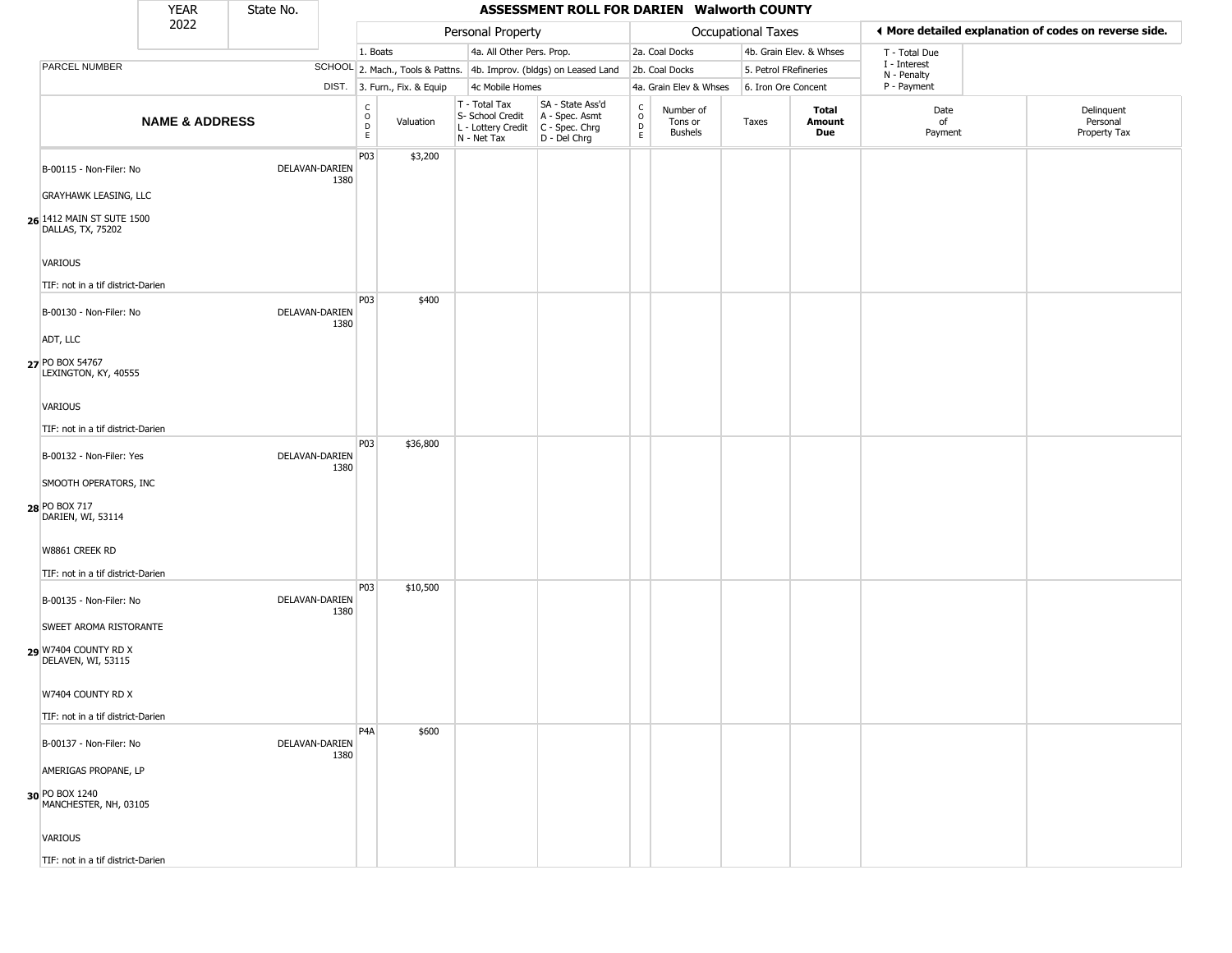|                                                                        | <b>YEAR</b>                               | State No.      |          |                                                 |                              |                                                                                         | ASSESSMENT ROLL FOR DARIEN Walworth COUNTY                          |                                             |                                        |                    |                         |                             |                                                       |
|------------------------------------------------------------------------|-------------------------------------------|----------------|----------|-------------------------------------------------|------------------------------|-----------------------------------------------------------------------------------------|---------------------------------------------------------------------|---------------------------------------------|----------------------------------------|--------------------|-------------------------|-----------------------------|-------------------------------------------------------|
|                                                                        | 2022                                      |                |          |                                                 |                              | Personal Property                                                                       |                                                                     |                                             |                                        | Occupational Taxes |                         |                             | ♦ More detailed explanation of codes on reverse side. |
|                                                                        |                                           |                |          | 1. Boats                                        |                              | 4a. All Other Pers. Prop.                                                               |                                                                     |                                             | 2a. Coal Docks                         |                    | 4b. Grain Elev. & Whses | T - Total Due               |                                                       |
| PARCEL NUMBER                                                          |                                           |                |          |                                                 |                              |                                                                                         | SCHOOL 2. Mach., Tools & Pattns. 4b. Improv. (bldgs) on Leased Land |                                             | 2b. Coal Docks                         |                    | 5. Petrol FRefineries   | I - Interest<br>N - Penalty |                                                       |
|                                                                        |                                           |                |          |                                                 | DIST. 3. Furn., Fix. & Equip | 4c Mobile Homes                                                                         |                                                                     |                                             | 4a. Grain Elev & Whses                 |                    | 6. Iron Ore Concent     | P - Payment                 |                                                       |
|                                                                        | <b>NAME &amp; ADDRESS</b>                 |                |          | $\begin{array}{c} C \\ O \\ D \\ E \end{array}$ | Valuation                    | T - Total Tax<br>S- School Credit<br>L - Lottery Credit   C - Spec. Chrg<br>N - Net Tax | SA - State Ass'd<br>A - Spec. Asmt<br>D - Del Chrg                  | $\int_{0}^{c}$<br>$\mathsf{D}_{\mathsf{E}}$ | Number of<br>Tons or<br><b>Bushels</b> | Taxes              | Total<br>Amount<br>Due  | Date<br>of<br>Payment       | Delinquent<br>Personal<br>Property Tax                |
| B-00144 - Non-Filer: No                                                |                                           | DELAVAN-DARIEN | 1380     | P03                                             | \$43,300                     |                                                                                         |                                                                     |                                             |                                        |                    |                         |                             |                                                       |
| CANON FINANCIAL SERVICES, INC                                          |                                           |                |          |                                                 |                              |                                                                                         |                                                                     |                                             |                                        |                    |                         |                             |                                                       |
| $31$ <sup>158</sup> GAITHER DR, PO BOX 5008<br>MOUNT LAUREL, WI, 08054 |                                           |                |          |                                                 |                              |                                                                                         |                                                                     |                                             |                                        |                    |                         |                             |                                                       |
| W8867 COUNTY RD X<br>TIF: not in a tif district-Darien                 |                                           |                |          |                                                 |                              |                                                                                         |                                                                     |                                             |                                        |                    |                         |                             |                                                       |
| B-00145 - Non-Filer: No                                                |                                           | DELAVAN-DARIEN |          | Stat<br>e                                       | \$0                          |                                                                                         |                                                                     |                                             |                                        |                    |                         |                             |                                                       |
|                                                                        | DUTTON WELDING & MILLWRIGHT SERVICES, INC |                | 1380 Ass | ess<br>ed                                       |                              |                                                                                         |                                                                     |                                             |                                        |                    |                         |                             |                                                       |
| 32 N2158 TEMPERANCE TRAIL<br>DARIEN, WI, 53114                         |                                           |                |          |                                                 |                              |                                                                                         |                                                                     |                                             |                                        |                    |                         |                             |                                                       |
| N3355 HWY 14                                                           |                                           |                |          |                                                 |                              |                                                                                         |                                                                     |                                             |                                        |                    |                         |                             |                                                       |
| TIF: not in a tif district-Darien                                      |                                           |                |          |                                                 |                              |                                                                                         |                                                                     |                                             |                                        |                    |                         |                             |                                                       |
| B-00148 - Non-Filer: No                                                |                                           | DELAVAN-DARIEN | 1380     | P03                                             | \$1,700                      |                                                                                         |                                                                     |                                             |                                        |                    |                         |                             |                                                       |
| <b>VENDOR SERVICES CENTER</b>                                          |                                           |                |          |                                                 |                              |                                                                                         |                                                                     |                                             |                                        |                    |                         |                             |                                                       |
| 33 630 N CENTRAL EXPY STE A<br>PLANO, TX, 75074                        |                                           |                |          |                                                 |                              |                                                                                         |                                                                     |                                             |                                        |                    |                         |                             |                                                       |
| W8861 CREEK RD                                                         |                                           |                |          |                                                 |                              |                                                                                         |                                                                     |                                             |                                        |                    |                         |                             |                                                       |
| TIF: not in a tif district-Darien                                      |                                           |                |          |                                                 |                              |                                                                                         |                                                                     |                                             |                                        |                    |                         |                             |                                                       |
| B-00151 - Non-Filer: No                                                |                                           | DELAVAN-DARIEN | 1380     | <b>P03</b>                                      | \$4,200                      |                                                                                         |                                                                     |                                             |                                        |                    |                         |                             |                                                       |
| DIRECTV, LLC                                                           |                                           |                |          |                                                 |                              |                                                                                         |                                                                     |                                             |                                        |                    |                         |                             |                                                       |
| 34 PO BOX 2789<br>ADDISON, TX, 75001                                   |                                           |                |          |                                                 |                              |                                                                                         |                                                                     |                                             |                                        |                    |                         |                             |                                                       |
| VARIOUS                                                                |                                           |                |          |                                                 |                              |                                                                                         |                                                                     |                                             |                                        |                    |                         |                             |                                                       |
| TIF: not in a tif district-Darien                                      |                                           |                |          |                                                 |                              |                                                                                         |                                                                     |                                             |                                        |                    |                         |                             |                                                       |
| B-00154 - Non-Filer: No                                                |                                           | DELAVAN-DARIEN | 1380     | P03                                             | \$1,000                      |                                                                                         |                                                                     |                                             |                                        |                    |                         |                             |                                                       |
| DATA SALES CO, INC                                                     |                                           |                |          |                                                 |                              |                                                                                         |                                                                     |                                             |                                        |                    |                         |                             |                                                       |
| 35 3450 W BURNSVILLE PKWY<br>BURNSVILLE, MN, 55337                     |                                           |                |          |                                                 |                              |                                                                                         |                                                                     |                                             |                                        |                    |                         |                             |                                                       |
| N2762 CTY TK RD C                                                      |                                           |                |          |                                                 |                              |                                                                                         |                                                                     |                                             |                                        |                    |                         |                             |                                                       |
| TIF: not in a tif district-Darien                                      |                                           |                |          |                                                 |                              |                                                                                         |                                                                     |                                             |                                        |                    |                         |                             |                                                       |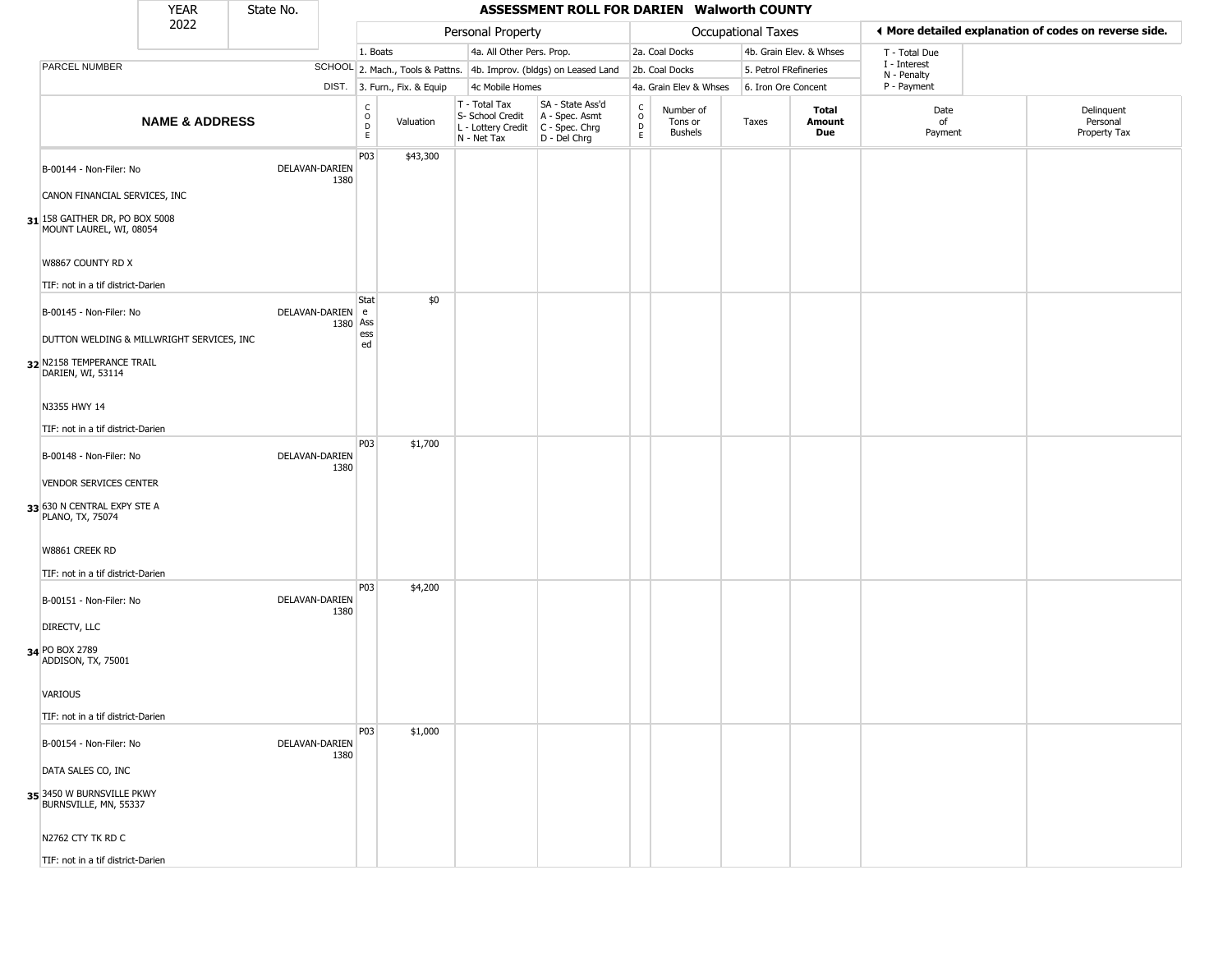|                                                                          | <b>YEAR</b>               | State No.     |                        |          |                        |                                                                        | <b>ASSESSMENT ROLL FOR DARIEN Walworth COUNTY</b>                      |                                     |                                        |                           |                               |                             |                                                       |
|--------------------------------------------------------------------------|---------------------------|---------------|------------------------|----------|------------------------|------------------------------------------------------------------------|------------------------------------------------------------------------|-------------------------------------|----------------------------------------|---------------------------|-------------------------------|-----------------------------|-------------------------------------------------------|
|                                                                          | 2022                      |               |                        |          |                        | Personal Property                                                      |                                                                        |                                     |                                        | <b>Occupational Taxes</b> |                               |                             | ◀ More detailed explanation of codes on reverse side. |
|                                                                          |                           |               |                        | 1. Boats |                        | 4a. All Other Pers. Prop.                                              |                                                                        |                                     | 2a. Coal Docks                         |                           | 4b. Grain Elev. & Whses       | T - Total Due               |                                                       |
| <b>PARCEL NUMBER</b>                                                     |                           |               |                        |          |                        |                                                                        | SCHOOL 2. Mach., Tools & Pattns. 4b. Improv. (bldgs) on Leased Land    |                                     | 2b. Coal Docks                         | 5. Petrol FRefineries     |                               | I - Interest<br>N - Penalty |                                                       |
|                                                                          |                           |               | DIST.                  |          | 3. Furn., Fix. & Equip | 4c Mobile Homes                                                        |                                                                        |                                     | 4a. Grain Elev & Whses                 | 6. Iron Ore Concent       |                               | P - Payment                 |                                                       |
|                                                                          | <b>NAME &amp; ADDRESS</b> |               |                        | D        | Valuation              | T - Total Tax<br>S- School Credit<br>L - Lottery Credit<br>N - Net Tax | SA - State Ass'd<br>A - Spec. Asmt<br>$C - Spec. Chrg$<br>D - Del Chrq | $\mathsf{C}$<br>$\overline{0}$<br>E | Number of<br>Tons or<br><b>Bushels</b> | Taxes                     | <b>Total</b><br>Amount<br>Due | Date<br>nf<br>Payment       | Delinquent<br>Personal<br>Property Tax                |
| B-00155 - Non-Filer: No<br><b>GREAT LAKES COCA-COLA DISTRIBUTION LLC</b> |                           |               | DELAVAN-DARIEN<br>1380 | P03      | \$2,800                |                                                                        |                                                                        |                                     |                                        |                           |                               |                             |                                                       |
| 36 6250 N RIVER RD, STE 900<br>ROSEMONT, IL, 60018                       |                           |               |                        |          |                        |                                                                        |                                                                        |                                     |                                        |                           |                               |                             |                                                       |
| <b>VARIOUS</b><br>TIF: not in a tif district-Darien                      |                           |               |                        |          |                        |                                                                        |                                                                        |                                     |                                        |                           |                               |                             |                                                       |
| NO. OF PARCELS 36                                                        |                           | <b>TOTALS</b> |                        |          | 626,600.00             |                                                                        |                                                                        |                                     |                                        |                           |                               |                             |                                                       |